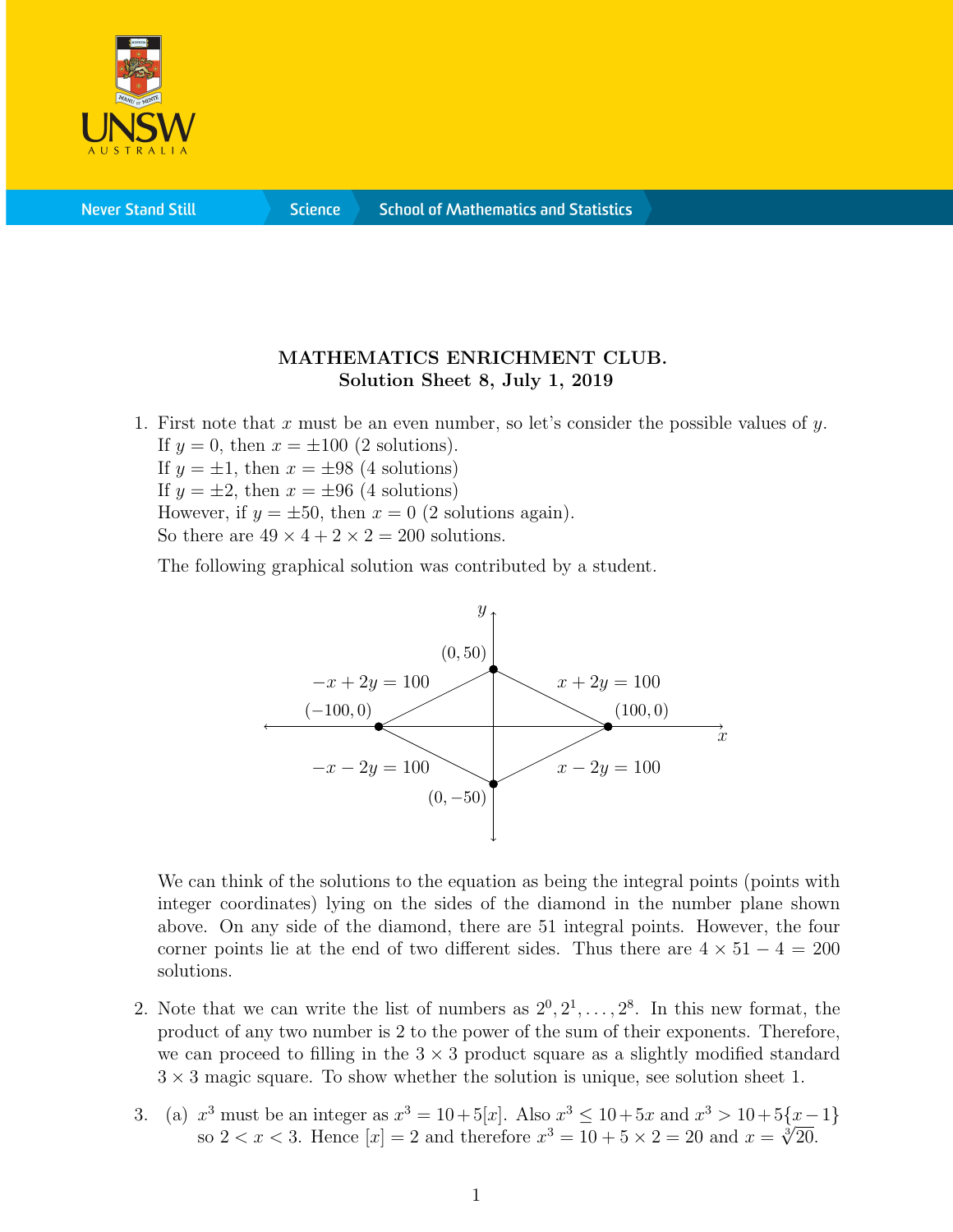- (b)  $y^3 5\{y\} = 10$  so  $10 < y^3 < 15$ . Thus  $2 < y < 3$ ,  $y = 2 + \{y\}$  and so  $\{y\} = y 2$ . Hence  $y^3 = 10 + 5(y - 2) = 5y$ , and since  $y \neq 0$ ,  $y^2 = 5$  and hence  $y =$ √ 5.
- 4. There are two possibilities: either  $f(x)$  is the product of a linear polynomial and a cubic or two quadratics. In the first case, this means that, for some integers a, b, c and d,

$$
x4 - nx + 63 = (x + a)(x3 + bx2 + cx + d)
$$
  
= x<sup>4</sup> + (a + b)x<sup>3</sup> + (ab + c)x<sup>2</sup> + (ac + d)x + ad

Equating coefficients, we have

| $a+b=0$   | (1) |
|-----------|-----|
| $ab+c=0$  | (2) |
| $ac+d=-n$ | (3) |
| $ad = 63$ | (4) |

From (1), we have  $b = -a$ , which substituted into (2) gives  $c = a^2$ . If we substitute this into (3), we have  $n = -(a^3 + d)$ . Thus all the coefficients can be written in terms of a and d alone. Since  $ad = 63$ , both a and d have the same sign. We will consider them both negative, then the sign of  $n$  is positive and we can draw up the following table:

| a.    | d.    | $n = -(a^3 + d)$ |
|-------|-------|------------------|
| -1    | $-63$ | 64               |
| $-3$  | $-21$ | 48               |
| $-7$  | -9    | 352              |
| -9    | $-7$  | 736              |
| $-21$ | -3    | 9264             |
| –63   | $-1$  | 250048           |

In this case, the smallest value of  $n$  is 48.

Now let's consider the two quadratics case. Then

$$
x4 - nx + 63 = (x2 + ax + b)(x2 + cx + d)
$$
  
= x<sup>4</sup> + (a + c)x<sup>3</sup> + (b + d + ac)x<sup>2</sup> + (bc + ad)x + bd

Equating coefficients, we have

$$
a + c = 0 \tag{1}
$$

$$
b + d + ac = 0 \tag{2}
$$

$$
bc + ad = -n \tag{3}
$$

$$
bd = 63\tag{4}
$$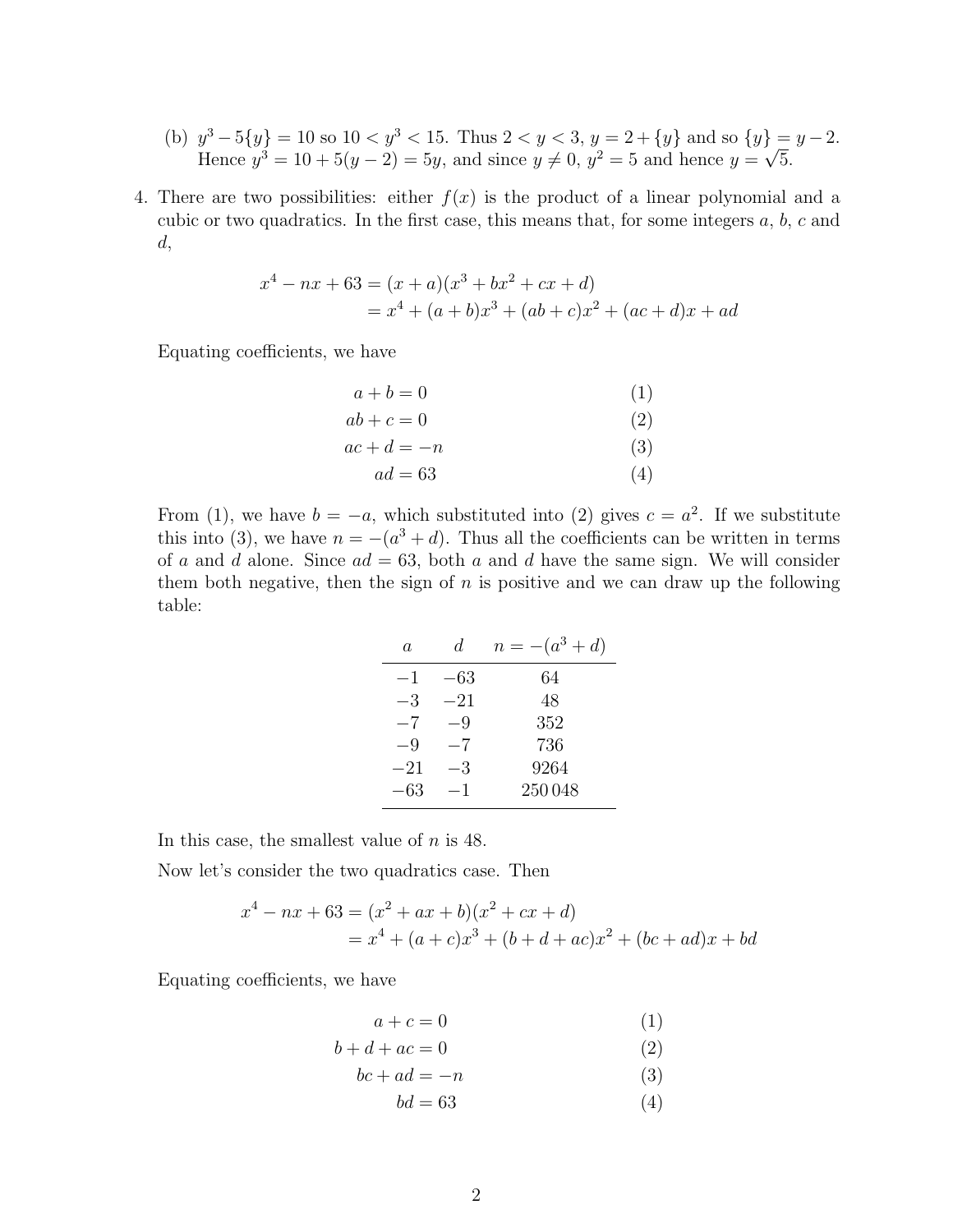From (1), we have  $a = -c$ , which substituted into (2) gives  $b + d = c^2$ ; and substituted into (3) gives

$$
bc - cd = -n
$$

$$
c(b - d) = -n
$$

$$
n = c(d - b)
$$

Thus we have

|  |      | b $d \quad c^2 = b + d$ | $\mathcal{C}$ | $n = c(d-b)$ |
|--|------|-------------------------|---------------|--------------|
|  | 1 63 | 64                      |               | 496          |
|  | 3 21 | 24                      | Not valid     |              |
|  | Q.   | 16                      |               |              |

So the smallest value of  $n$  is 8.

5. Extend the line BM to the point D where  $DM = CM$ . Then  $BD = MB + MC$ . Since ACMB is a cyclic quadrilateral and  $\triangle ABC$  is equilateral,  $\angle CMD = \angle BAC = 60°$ . So  $\triangle CMD$  is also equilateral. It can be shown by SAS that  $\triangle ACM \equiv \triangle BCD$ , and hence  $AM = BD = MD + MC$ .



## Senior Questions

- 1. We have a solution to the equation when  $x^2 5x + 5 = 1$ , or when  $x^2 5x + 5 = -1$ and  $x^2 - 11x + 30$  is even, or when  $x^2 - 5x + 5 \neq 0$  and  $x^2 - 11x + 30 = 0$ . For the first case,  $x = 4$  and  $x = 1$  are the only integral solutions. For the second case,  $x = 2, 3$  are the solutions. For the last case,  $x = 5, 6$  are solutions. There are six different solutions.
- 2. If  $p_1, p_2, \ldots, p_n$  are n primes in arithmetic progression, then  $p_1 = a, p_2 = a+d, \ldots, p_n =$  $a + (n-1)d$ . Also, if  $p_1, \ldots, p_n$  are all greater than or equal to n, then d is divisible by every prime less than n. For if p is prime,  $p < n$  and p does not divide d, then for some k with  $1 \leq k \leq n$ ,  $a + (k-1)d$  is divisible by p. But  $p_k$  is prime, so  $p_k = p$ . But  $p < n, p_k \geq n$ , a contradiction.

So if  $p_1, \ldots, p_6$  are all greater than or equal to 6, then d must be divisible by 2,3 and 5, so it is divisible by 30. So the smallest set of numbers we might consider is 7, 37, 67, 97, 127, 157.